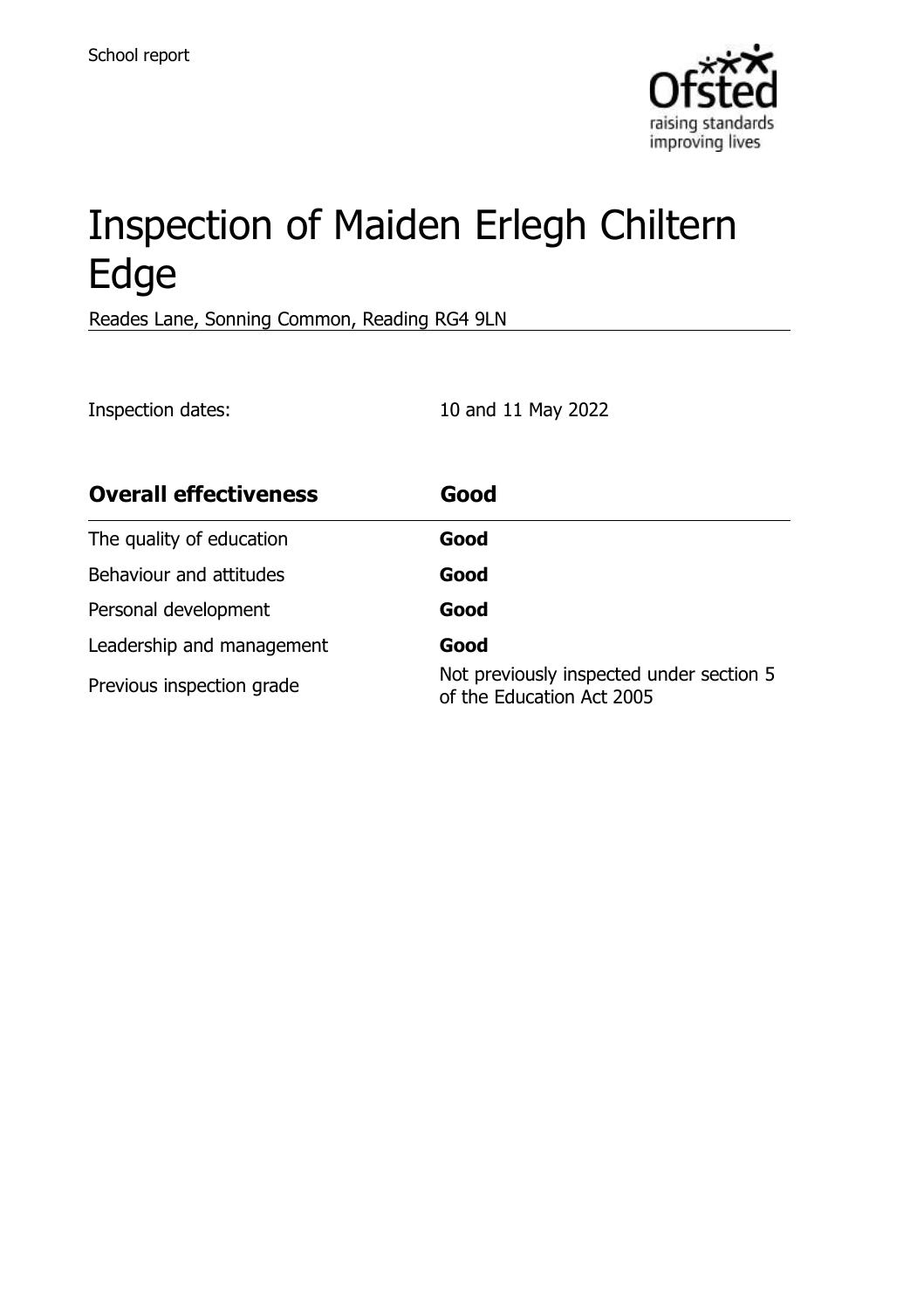

# **What is it like to attend this school?**

Pupils feel very safe at this school. They are tolerant and accepting of others. Pupils say that any instances of unkindness or bullying are always followed up. Relationships are strong and supportive. Pupils, including those with special educational needs and/or disabilities (SEND), achieve well. This is because teachers know them well.

Pupils are responsible and respectful. Behaviour and attitudes are positive. Routines and expectations are clear. As a result, there is a calm and purposeful learning environment across the school. Pupils respond well to praise and appreciate the respect teachers show them. They work hard to match their teachers' high expectations. Pupils are happy and enjoy school.

There is an extensive range of extra-curricular activities on offer. The programme includes pirate puzzles, show rehearsals, girls' football and an Amnesty International group as well as clubs for Latin, gifted scientists and photography. These clubs are well attended by pupils, including disadvantaged pupils and those with SEND.

Parents are overwhelmingly complimentary about the school. A typical response from one parent said, 'The staff at the school are incredible. They know the pupils well and engage with them on an individual level. I would recommend this school to everyone who asks me'.

#### **What does the school do well and what does it need to do better?**

The curriculum is well organised and logically ordered. It builds systematically on the content of the primary phase. Links with the post-16 curriculum are developmental so the transition into college is seamless. Curriculum content matches, and often exceeds, the national curriculum. The curriculum intent is ambitious and challenging. However, the quality of the curriculum delivery, in an exceedingly small number of subjects, is variable. Leaders are aware, and they are taking decisive and effective action to address this.

Additional funding has been used strategically to offer tutoring for disadvantaged pupils, as well as activities to benefit their cultural capital. These pupils are encouraged to take on school leadership roles to strengthen their involvement with the school. Pupils with SEND are actively engaged and challenged. Carefully targeted interventions have led to improved attendance and fewer exclusions. Punctuality and attendance of these pupils is similar to their peers.

Teachers use their strong subject knowledge to enthuse pupils and deepen their knowledge. Professional development ensures that teachers have a wide repertoire of pedagogical approaches. This training ensures that lessons are engaging and valued. Teachers use assessment to check pupils' understanding, inform teaching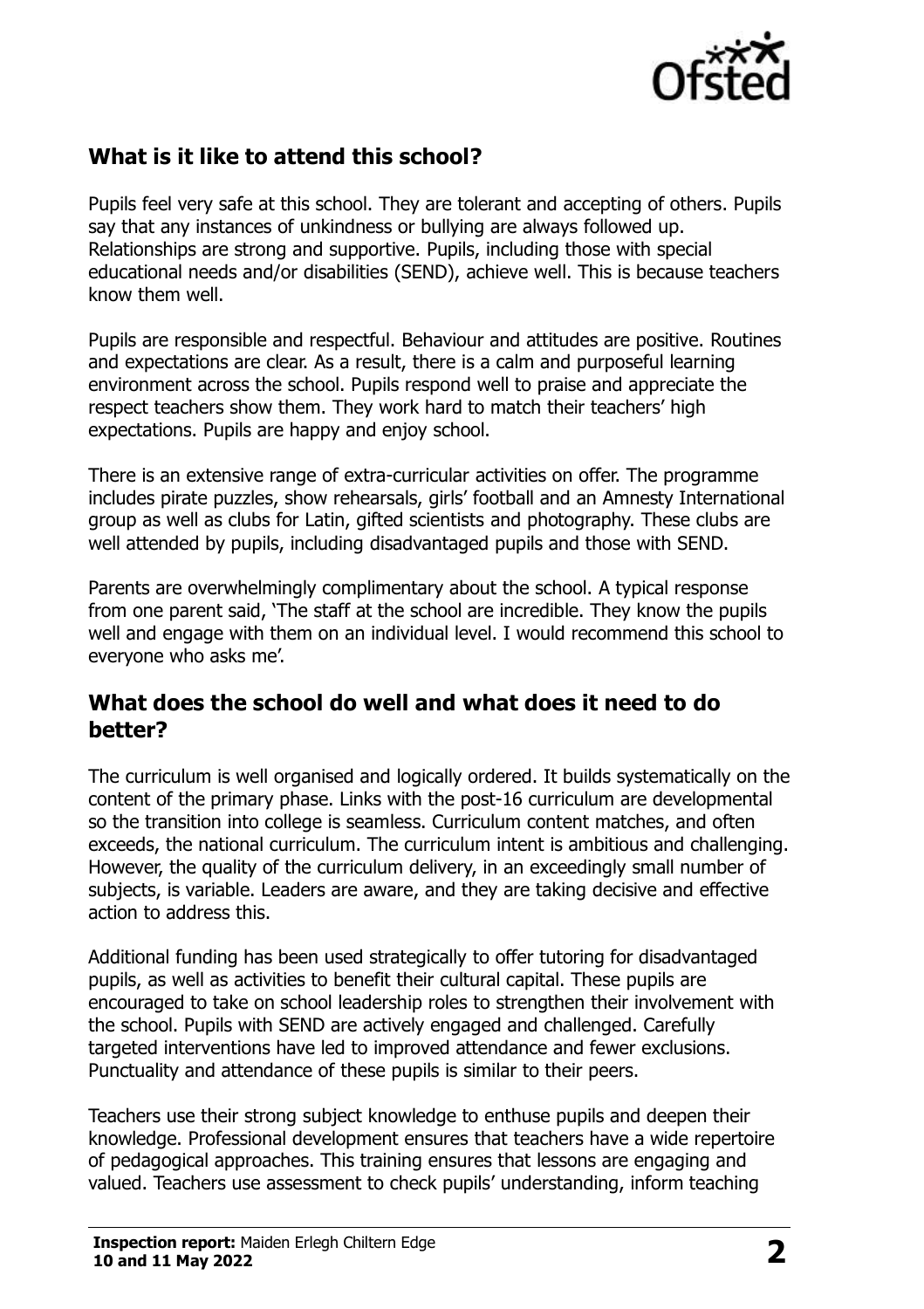

and evaluate the curriculum. Leaders say that assessment processes are evolving. Much of the good practice seen is worthy of being shared across all subjects.

The personal, social, moral, spiritual and cultural (PSMSC) programme is well led and professionally managed. PSMSC is prioritised on the timetable and teaching staff are supported through regular training. There are good links with tutor time, assemblies and other subjects, including science and computing.

Pupils are well prepared for their future career opportunities. The school provides appropriate activities and experiences to enable them to make informed choices. These include careers fairs and careers interviews as well as visits by employers and work experience.

The school's reading programme is successful in raising aspirations and encouraging a love of reading. Ambitious reading books are well matched to the themes raised in the PSMSC programme. Form tutors have received training to support their reading to pupils in tutor time.

Staff are incredibly positive about the leadership of the school. They appreciate their steadfast support for their workload as well as their welfare and well-being. All staff responding to the staff survey said they were proud to be a member of staff.

The school is increasingly valued across the community. Correspondence from the local parish council commends the school's community involvement. It says that the school is 'very much part of the village community'.

Governors and trustees have very good knowledge and awareness of the school. Regular reports to the board are detailed, reflective and challenging. Relationships between the school, the board and trustees are harmonious and mutually beneficial.

#### **Safeguarding**

The arrangements for safeguarding are effective.

A culture of safeguarding pervades the school. The welfare, well-being and safety of all pupils are a high priority. Staff receive regular safeguarding training and frequent updates. They know how to identify risks and what to do if they have any concerns. The single central record is compliant and frequently reviewed by the trust.

Leaders provide appropriate safeguarding education to pupils. Pupils are aware of safeguarding issues through PSMSC lessons, assemblies and tutor time. They are clear about who to go to with any concerns. Pupils say that the school has been supportive in raising their awareness of sexual harassment and consent.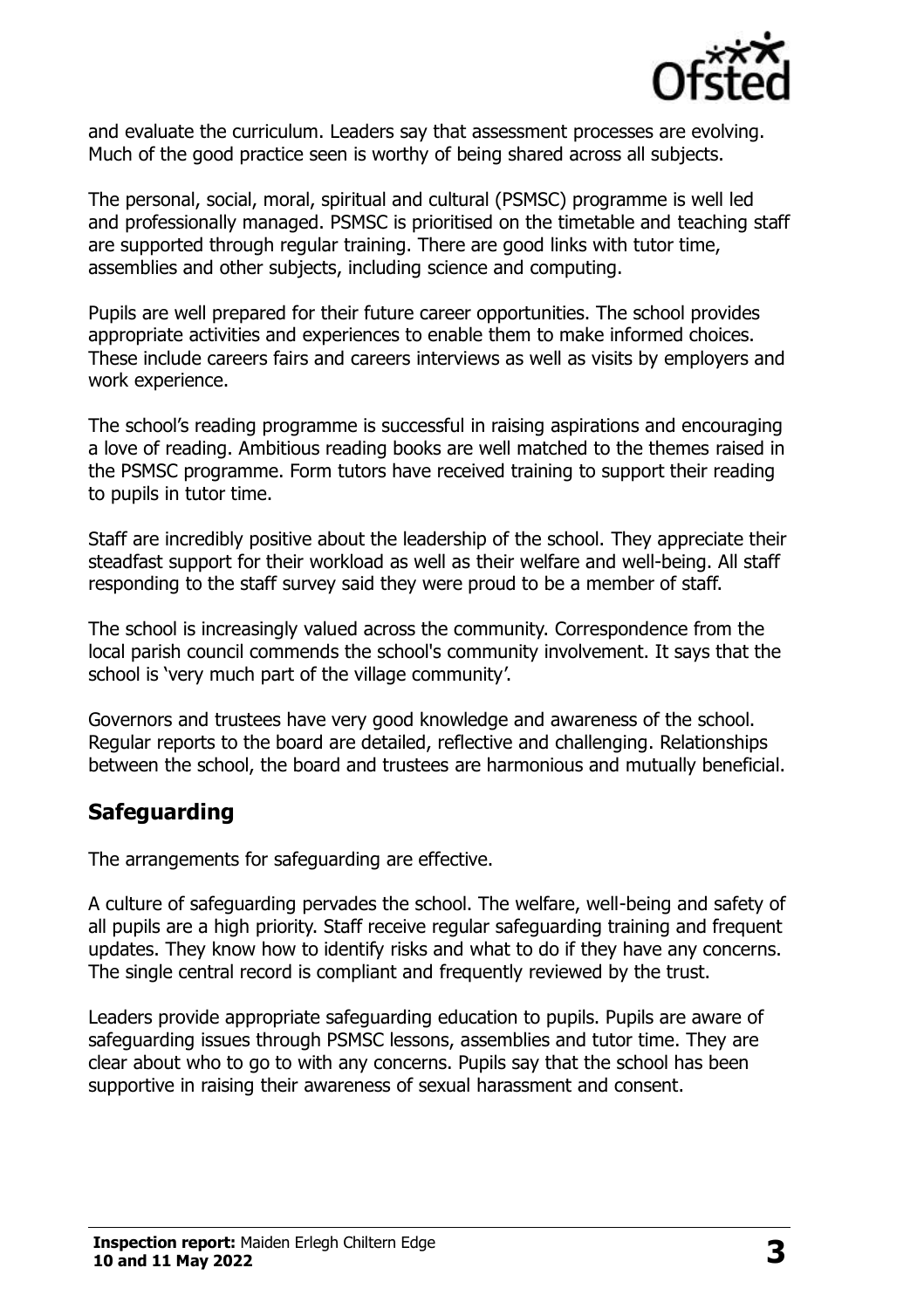

# **What does the school need to do to improve?**

#### **(Information for the school and appropriate authority)**

■ In an exceedingly small number of subjects, the school's curriculum is not yet implemented securely and consistently. This means that the impact of the curriculum in these subjects is not as assured as it is in other subjects. Leaders should continue to share the best practice that already exists so that curriculum implementation is securely and consistently embedded across the school.

#### **How can I feed back my views?**

You can use [Ofsted Parent View](http://parentview.ofsted.gov.uk/) to give Ofsted your opinion on your child's school, or to find out what other parents and carers think. We use information from Ofsted Parent View when deciding which schools to inspect, when to inspect them and as part of their inspection.

The Department for Education has further quidance on how to complain about a school.

If you are the school and you are not happy with the inspection or the report, you can [complain to Ofsted.](http://www.gov.uk/complain-ofsted-report)

#### **Further information**

You can search for [published performance information](http://www.compare-school-performance.service.gov.uk/) about the school.

In the report, ['disadvantaged pupils'](http://www.gov.uk/guidance/pupil-premium-information-for-schools-and-alternative-provision-settings) refers to those pupils who attract government pupil premium funding: pupils claiming free school meals at any point in the last six years and pupils in care or who left care through adoption or another formal route.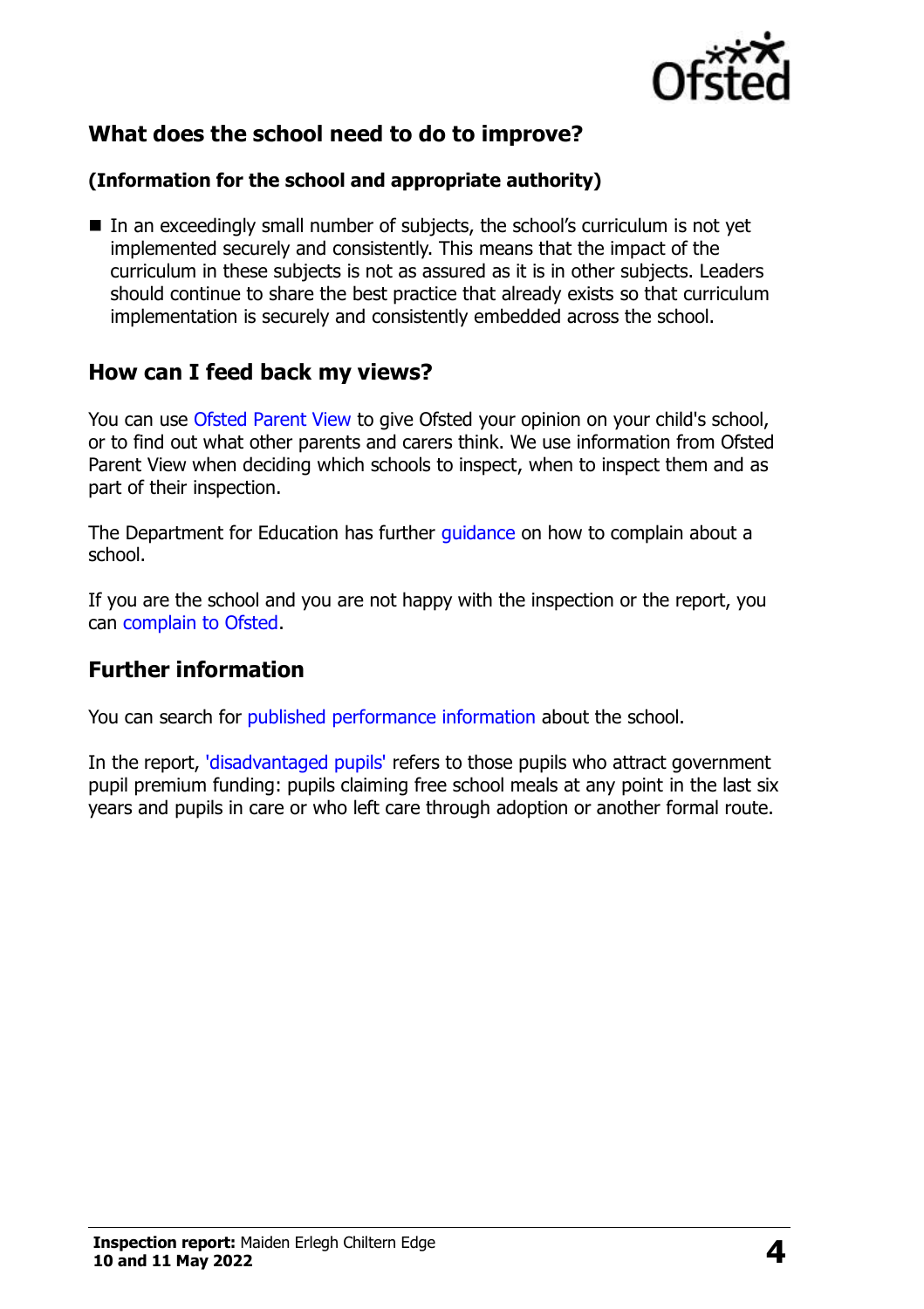

#### **School details**

| Unique reference number             | 146103                             |  |
|-------------------------------------|------------------------------------|--|
| <b>Local authority</b>              | Oxfordshire                        |  |
| <b>Inspection number</b>            | 10239647                           |  |
| <b>Type of school</b>               | Secondary                          |  |
| <b>School category</b>              | Academy sponsor-led                |  |
| Age range of pupils                 | 11 to 16                           |  |
| <b>Gender of pupils</b>             | Mixed                              |  |
| Number of pupils on the school roll | 347                                |  |
| <b>Appropriate authority</b>        | The governing body                 |  |
| <b>Chair of governing body</b>      | Lindsey Bowden                     |  |
| <b>Headteacher</b>                  | <b>Andrew Hartley</b>              |  |
| Website                             | www.maidenerleghchilternedge.co.uk |  |
| Date of previous inspection         | Not previously inspected           |  |

# **Information about this school**

- The school is a much smaller than average secondary school and is part of the Maiden Erlegh Trust. The school became an academy in September 2018. The predecessor school was judged to be inadequate in March 2017.
- Three pupils attend alternative provision on a part-time basis at two education providers recommended by the local authority.
- The school meets the requirements of the Baker Clause, which requires schools to provide pupils in Years 8 to 13 with information about approved technical educational qualifications and apprenticeships.

# **Information about this inspection**

The inspector(s) carried out this inspection under section 5 of the Education Act 2005.

■ This was the first routine inspection the school received since the COVID-19 pandemic began. Inspectors discussed the impact of the pandemic with leaders and have taken that into account in their evaluation of the school.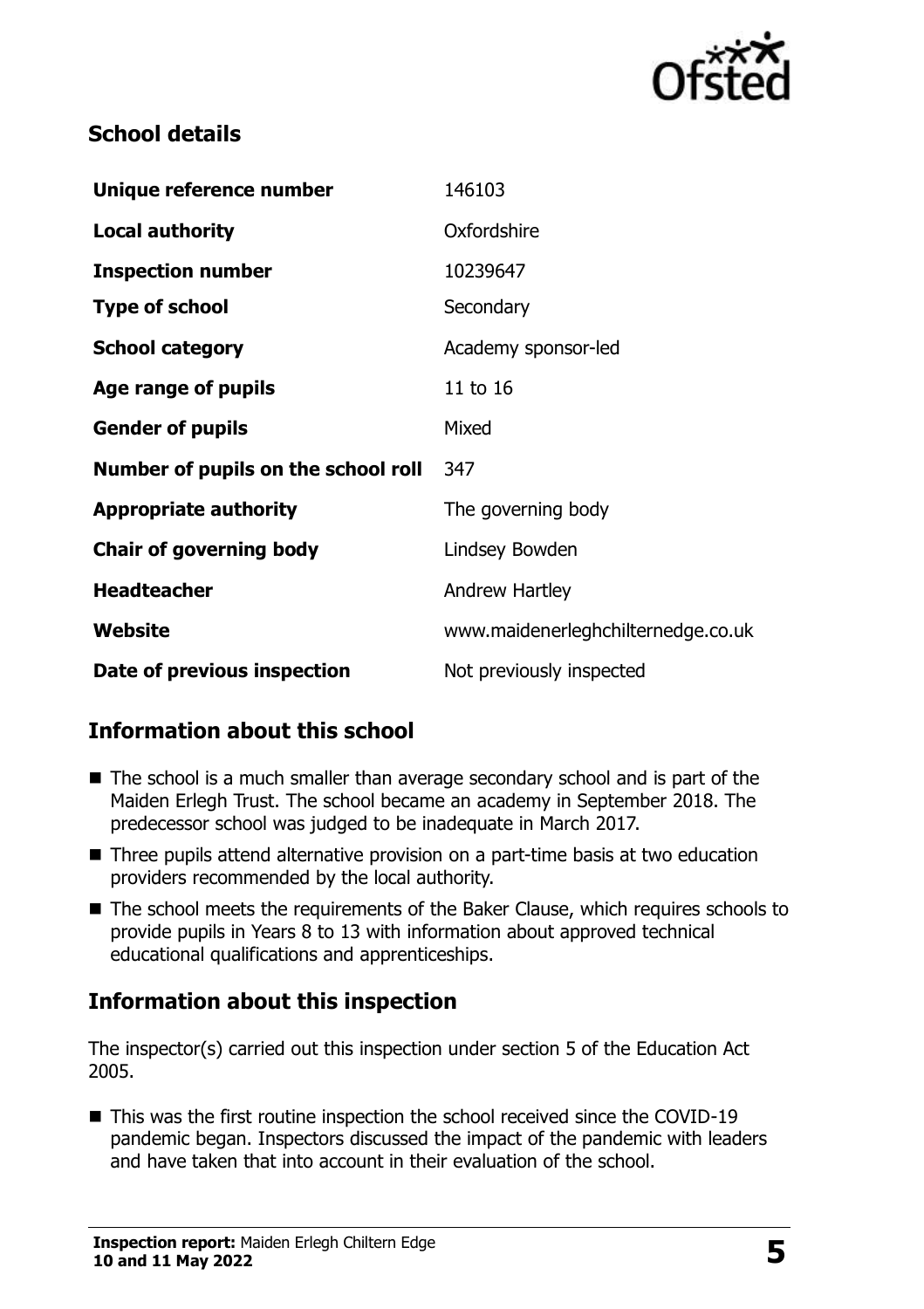

- Inspectors conducted deep dives in English, science, history and physical education. For each deep dive, inspectors discussed the curriculum with subject leaders, visited a sample of lessons, talked to teachers, spoke with pupils about their learning and looked at examples of pupils' work.
- Inspectors held meetings with senior leaders, middle leaders, staff and pupils. They reviewed the single central record and checked the school's safeguarding practices and procedures.
- Inspectors considered school policies, curriculum documentation, behaviour logs, attendance records and destination statistics. The lead inspector met, in person and remotely, with trust and board members
- Inspectors considered 66 responses to the Ofsted Parent View online questionnaire and 50 additional written comments from parents. They looked at the survey returns completed by 48 staff and 23 pupils. Inspectors also received a small number of email responses, via the school, from parents and a letter written on behalf of the local parish council.

#### **Inspection team**

| Paul Metcalf, lead inspector | Ofsted Inspector |
|------------------------------|------------------|
| Andrew Foster                | Ofsted Inspector |
| Jane Cartwright              | Ofsted Inspector |